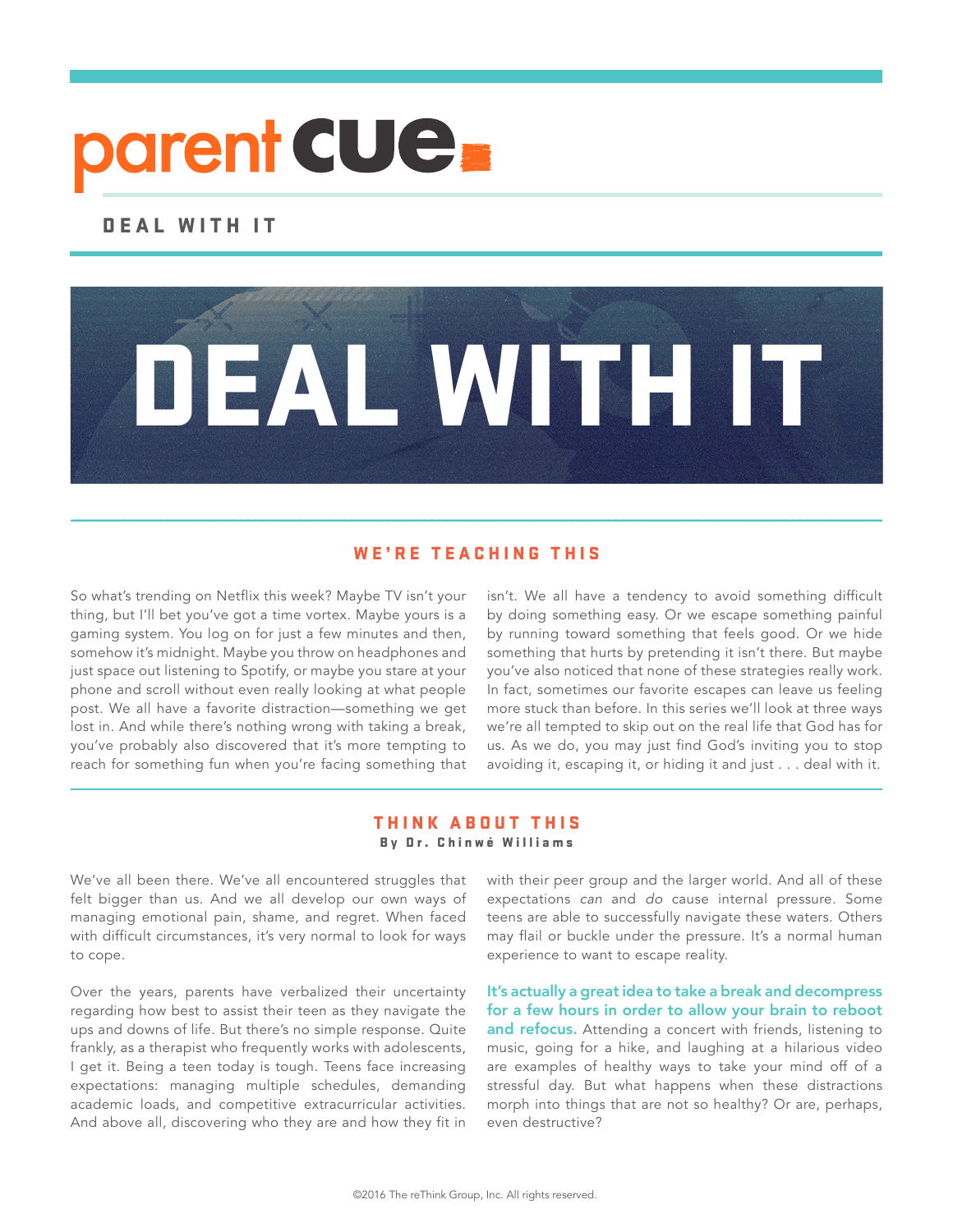# parent CUe.

Harmless distractions often lead to prolonged engagement with those things, like video gaming, online shopping, hours on Instagram or Snapchat, and Netflix binge-watching. These escapes wouldn't be so bad if they didn't coincide with finals week. And then there are the more dangerous situations, like when a teen begins experimenting with drugs, alcohol, and sex to numb complicated feelings.

When any of these behaviors become a way to DISTRACT, NUMB, or AVOID facing hard circumstances or prevent others from seeing our real selves, it can lead to feeling stuck and disconnected, which can cause us to spiral into more destructive behavior.

What's the remedy when our teens feel stuck or disconnected? Engagement. As a therapist, I love introducing my teenage clients to creative strategies that will help them address the problems that seem insurmountable. Yes, that sometimes means embracing a new challenge or doing something they dislike—like confronting the real issues. But the more we can teach our children to deal with (and not run away from) life's challenges, the better they will realize their own unique capabilities, which fosters resilience and a sense of autonomy.

A parent's task in helping avoidant teens is further complicated by the contradictory impulses of teens. They want us around, and at the same time, want us to go far away. The research is, however, clear. Parents are powerful pillars of influence in their teens' lives!

Below are five ways that will help you recognize when your teen may be feeling stuck, as well as ways you can help them get unstuck.

- 1. Watch for warning signs. Some "stuck" teens will display difficulty concentrating and low motivation. They may be irritable, negative, easily frustrated, or prone to outbursts. Some overachieving "stuck" teens may be highly sensitive to criticism and begin to withdraw from family and friends. Since some of these signs are a part of normal adolescent development, it's important to note what appears to be a departure from your teen's typical pattern of behavior.
- 2. Initiate the conversation. Demonstrate casual interest by asking questions and reflecting on what you've heard. Teens can tell the difference between questions that show interest and ones that simply appear nosy. Be present but not intrusive. One conversation starter could be: "It's normal to feel overwhelmed. I know that you want to do well (in

school/sports/making friends), so I'm sure that you might feel some pressure at times. You're not alone. I'm here if you ever want to talk about it." Your teen may not open up initially. The key, though, is making yourself available for when they're ready.

- 3. Be open. Sharing your own struggles with distractions and avoidance may help your teen better cope with their own situations. For many parents the thought of disclosing their own teenage antics is a nightmarish proposition. However, research suggests that parents who have an open, warm, and nurturing relationship with their children can help them buffer stresses that can otherwise be destructive. Your teen may not show deep interest or ask many questions. Don't worry . . . they are listening.
- 4. Stay tuned in. As a therapist, I can't emphasize how important it is to plug in to your teen. What does that mean? Get to know their musical tastes, favorite artists, and even purchases. Know the names of their friends and their enemies. Regarding social media, I'm an advocate of intermittent parental monitoring. This one is tricky—teens also need some degree of privacy—but it's a parent's responsibility to know what's going on. The content you discover may clue you in to ways to better connect with your child, or it may alert you to signs of stress. As parents, we must plug in to this important aspect of teen social life. Don't tell my teens I said that.
- 5. **Seek Professional help.** Part of our job as parents is to help our children find resources to be successful. Those could include a school counselor, therapist, or trusted church leader. Remember that there are many avoidant behaviors that are simply a part of adolescence. It's helpful to consult with a professional who can assess the severity and offer assistance. One technique that I like to teach is "mindfulness"—it's is ideal for decreasing distressful thoughts. The ability to disrupt a cycle of negative thinking is crucial for optimal mental health and can help teens to plug in, to get "unstuck."

Whether or not they tell you or show you, your teen values your engagement. What are some ways that you can engage with your teen this week?

Dr. Chinwé Williams is a licensed counselor in Roswell, GA. For more from Dr. Williams and other resources for parents of teenagers, visit TheParentCue.org.